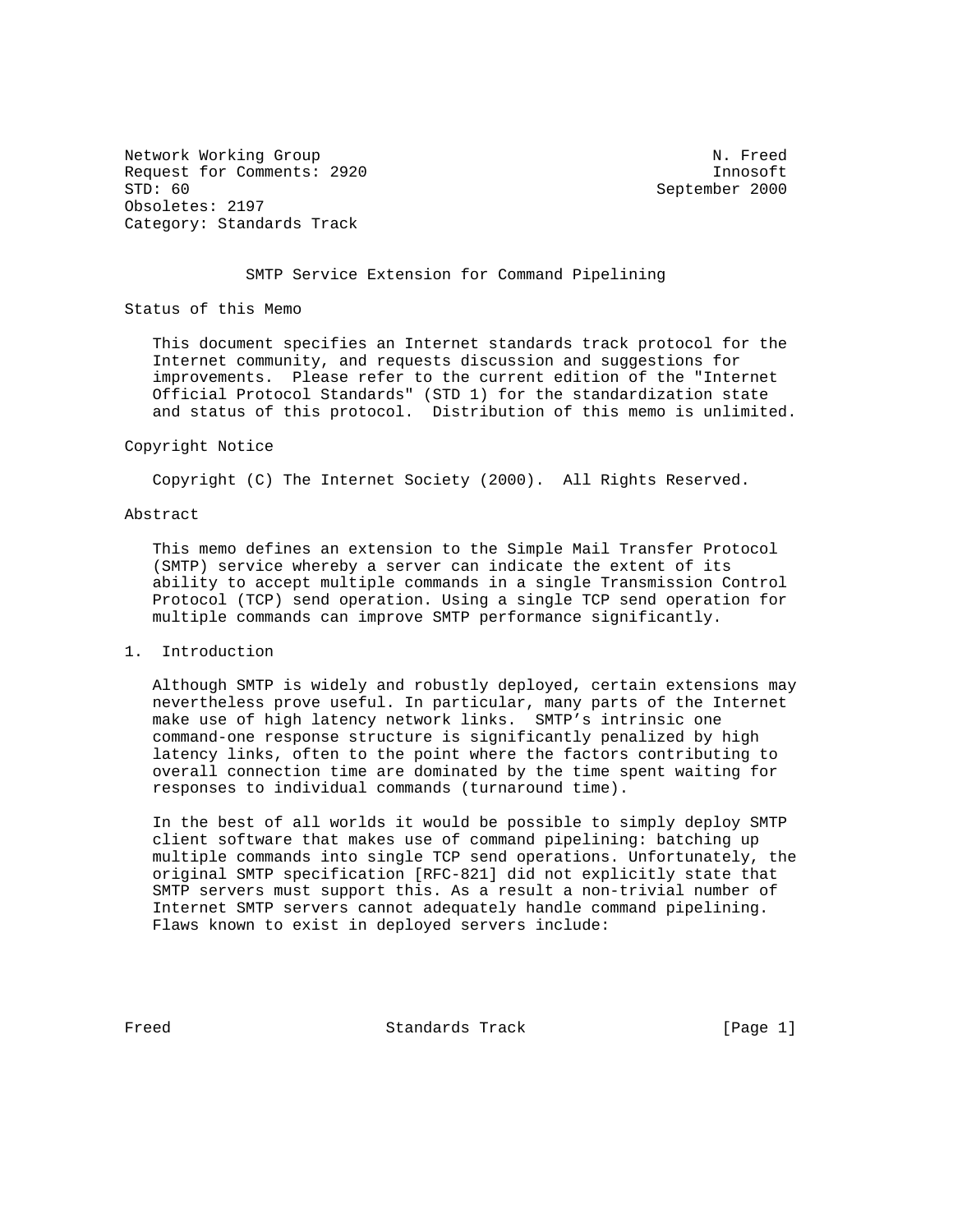- (1) Connection handoff and buffer flushes in the middle of the SMTP dialogue. Creation of server processes for incoming SMTP connections is a useful, obvious, and harmless implementation technique. However, some SMTP servers defer process forking and connection handoff until some intermediate point in the SMTP dialogue. When this is done material read from the TCP connection and kept in process buffers can be lost.
- (2) Flushing the TCP input buffer when an SMTP command fails. SMTP commands often fail but there is no reason to flush the TCP input buffer when this happens. Nevertheless, some SMTP servers do this.
- (3) Improper processing and promulgation of SMTP command failures. For example, some SMTP servers will refuse to accept a DATA command if the last RCPT TO command fails, paying no attention to the success or failure of prior RCPT TO command results. Other servers will accept a DATA command even when all previous RCPT TO commands have failed. Although it is possible to accommodate this sort of behavior in a client that employs command pipelining, it does complicate the construction of the client unnecessarily.

 This memo uses the mechanism described in [RFC-1869] to define an extension to the SMTP service whereby an SMTP server can declare that it is capable of handling pipelined commands. The SMTP client can then check for this declaration and use pipelining only when the server declares itself capable of handling it.

1.1. Requirements Notation

 This document occasionally uses terms that appear in capital letters. When the terms "MUST", "MUST NOT", "SHOULD", "SHOULD NOT", and "MAY" appear capitalized, they are being used to indicate particular requirements of this specification. A discussion of the meanings of the terms "MUST", "SHOULD", and "MAY" appears in [RFC-1123]; the terms "MUST NOT" and "SHOULD NOT" are logical extensions of this usage.

2. Framework for the Command Pipelining Extension

The Command Pipelining extension is defined as follows:

- (1) the name of the SMTP service extension is Pipelining;
- (2) the EHLO keyword value associated with the extension is PIPELINING;

Freed Standards Track [Page 2]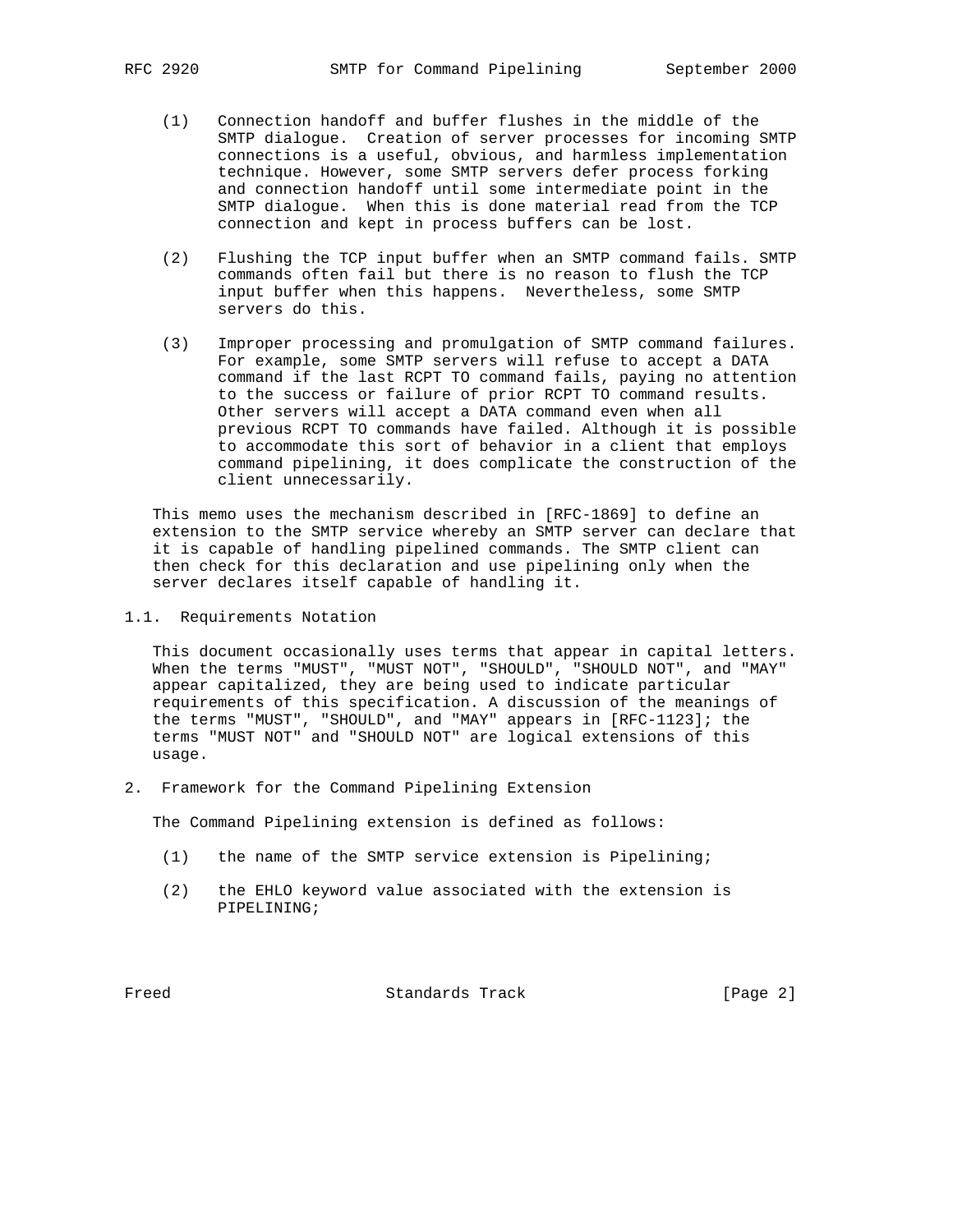- (3) no parameter is used with the PIPELINING EHLO keyword;
- (4) no additional parameters are added to either the MAIL FROM or RCPT TO commands.
- (5) no additional SMTP verbs are defined by this extension; and,
- (6) the next section specifies how support for the extension affects the behavior of a server and client SMTP.
- 3. The Pipelining Service Extension

 When a client SMTP wishes to employ command pipelining, it first issues the EHLO command to the server SMTP. If the server SMTP responds with code 250 to the EHLO command, and the response includes the EHLO keyword value PIPELINING, then the server SMTP has indicated that it can accommodate SMTP command pipelining.

3.1. Client use of pipelining

 Once the client SMTP has confirmed that support exists for the pipelining extension, the client SMTP may then elect to transmit groups of SMTP commands in batches without waiting for a response to each individual command. In particular, the commands RSET, MAIL FROM, SEND FROM, SOML FROM, SAML FROM, and RCPT TO can all appear anywhere in a pipelined command group. The EHLO, DATA, VRFY, EXPN, TURN, QUIT, and NOOP commands can only appear as the last command in a group since their success or failure produces a change of state which the client SMTP must accommodate. (NOOP is included in this group so it can be used as a synchronization point.)

 Additional commands added by other SMTP extensions may only appear as the last command in a group unless otherwise specified by the extensions that define the commands.

 The actual transfer of message content is explicitly allowed to be the first "command" in a group. That is, a RSET/MAIL FROM sequence used to initiate a new message transaction can be placed in the same group as the final transfer of the headers and body of the previous message.

 Client SMTP implementations that employ pipelining MUST check ALL statuses associated with each command in a group. For example, if none of the RCPT TO recipient addresses were accepted the client must then check the response to the DATA command -- the client cannot assume that the DATA command will be rejected just because none of the RCPT TO commands worked. If the DATA command was properly rejected the client SMTP can just issue RSET, but if the DATA command

Freed Standards Track [Page 3]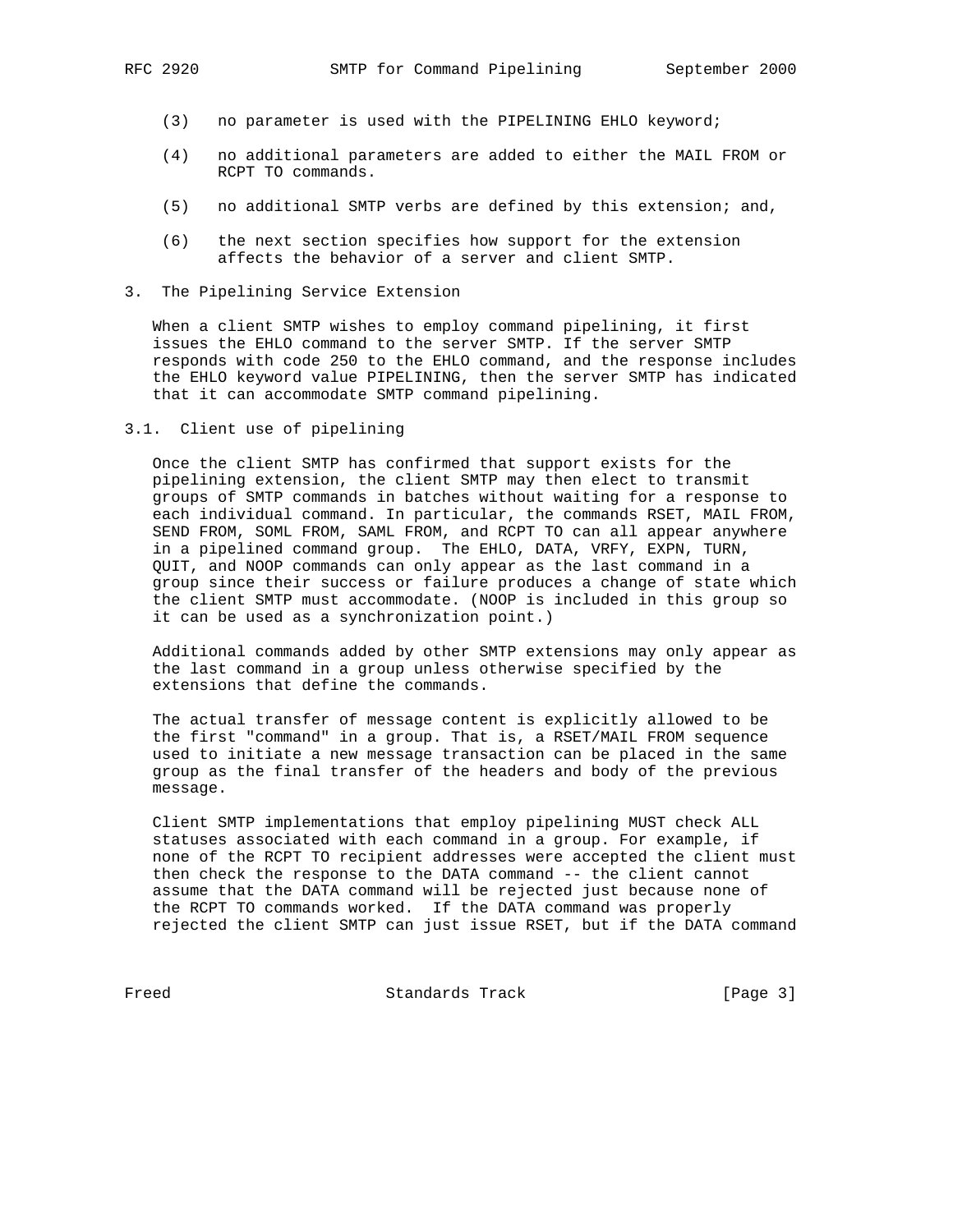was accepted the client SMTP should send a single dot.

 Command statuses MUST be coordinated with responses by counting each separate response and correlating that count with the number of commands known to have been issued. Multiline responses MUST be supported. Matching on the basis of either the error code value or associated text is expressly forbidden.

 Client SMTP implementations MAY elect to operate in a nonblocking fashion, processing server responses immediately upon receipt, even if there is still data pending transmission from the client's previous TCP send operation. If nonblocking operation is not supported, however, client SMTP implementations MUST also check the TCP window size and make sure that each group of commands fits entirely within the window. The window size is usually, but not always, 4K octets. Failure to perform this check can lead to deadlock conditions.

 Clients MUST NOT confuse responses to multiple commands with multiline responses. Each command requires one or more lines of response, the last line not containing a dash between the response code and the response string.

3.2. Server support of pipelining

A server SMTP implementation that offers the pipelining extension:

- (1) MUST respond to commands in the order they are received from the client.
- (2) SHOULD elect to store responses to grouped RSET, MAIL FROM, SEND FROM, SOML FROM, SAML FROM, and RCPT TO commands in an internal buffer so they can sent as a unit.
- (3) SHOULD issue a positive response to the DATA command if and only if one or more valid RCPT TO addresses have been previously received.
- (4) MUST NOT, after issuing a positive response to a DATA command with no valid recipients and subsequently receiving an empty message, send any message whatsoever to anybody.
- (5) MUST NOT buffer responses to EHLO, DATA, VRFY, EXPN, TURN, QUIT, and NOOP.
- (6) MUST NOT buffer responses to unrecognized commands.

Freed Standards Track [Page 4]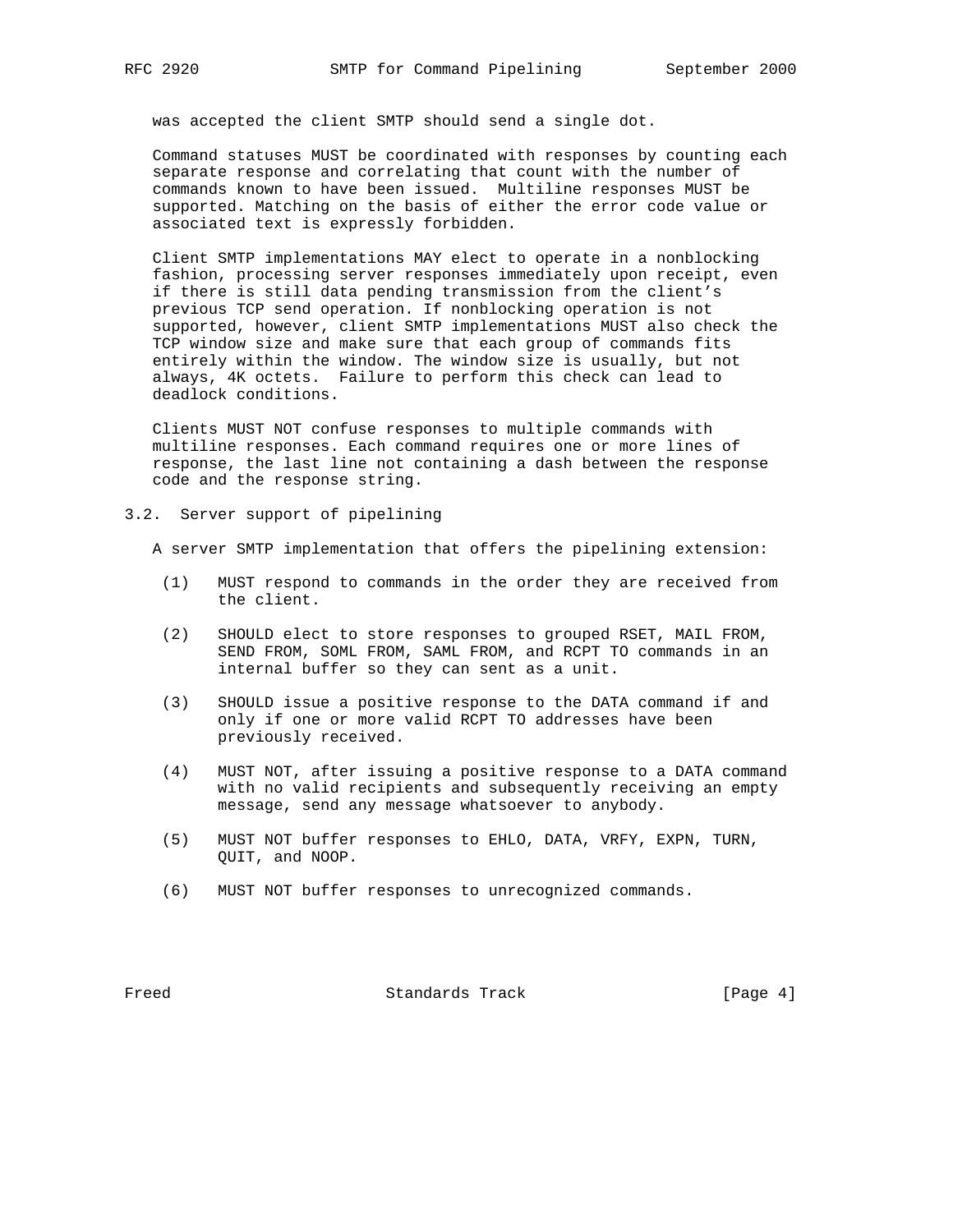- (7) MUST send all pending responses immediately whenever the local TCP input buffer is emptied.
- (8) MUST NOT make assumptions about commands that are yet to be received.
- (9) MUST NOT flush or otherwise lose the contents of the TCP input buffer under any circumstances whatsoever.
- (10) SHOULD issue response text that indicates, either implicitly or explicitly, what command the response matches.

 The overriding intent of these server requirements is to make it as easy as possible for servers to conform to these pipelining extensions.

4. Examples

Consider the following SMTP dialogue that does not use pipelining:

 S: <wait for open connection> C: < open connection to server> S: 220 Innosoft.com SMTP service ready C: HELO dbc.mtview.ca.us S: 250 Innosoft.com C: MAIL FROM:<mrose@dbc.mtview.ca.us> S: 250 sender <mrose@dbc.mtview.ca.us> OK C: RCPT TO:<ned@innosoft.com> S: 250 recipient <ned@innosoft.com> OK C: RCPT TO:<dan@innosoft.com> S: 250 recipient <dan@innosoft.com> OK C: RCPT TO:<kvc@innosoft.com> S: 250 recipient <kvc@innosoft.com> OK C: DATA S: 354 enter mail, end with line containing only "." ...  $C:$  . S: 250 message sent C: QUIT S: 221 goodbye The client waits for a server response a total of 9 times in this simple example. But if pipelining is employed the following dialogue is possible: S: <wait for open connection> C: < open connection to server> S: 220 innosoft.com SMTP service ready

Freed Standards Track [Page 5]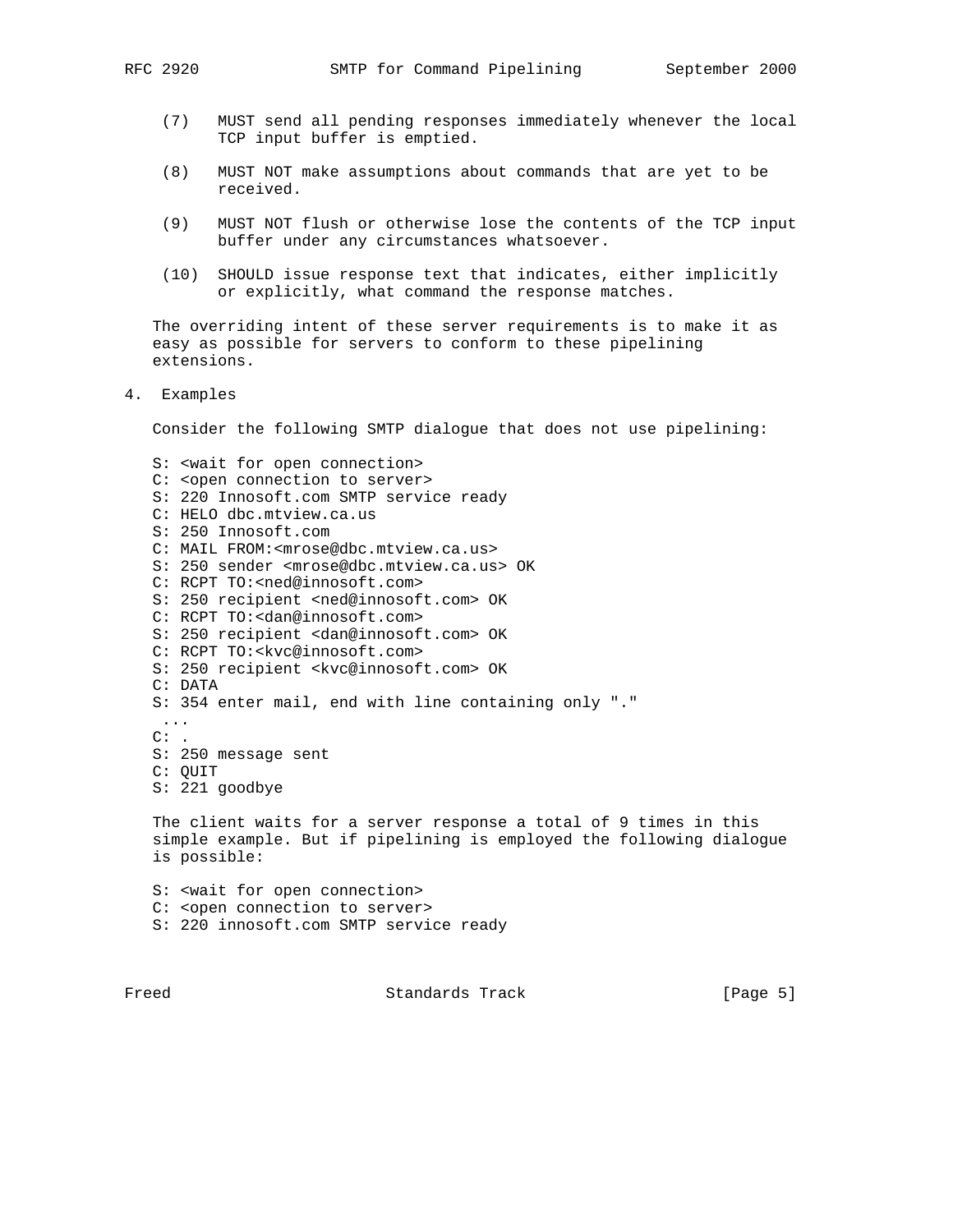C: EHLO dbc.mtview.ca.us S: 250-innosoft.com S: 250 PIPELINING C: MAIL FROM:<mrose@dbc.mtview.ca.us> C: RCPT TO:<ned@innosoft.com> C: RCPT TO:<dan@innosoft.com> C: RCPT TO:<kvc@innosoft.com> C: DATA S: 250 sender <mrose@dbc.mtview.ca.us> OK S: 250 recipient <ned@innosoft.com> OK S: 250 recipient <dan@innosoft.com> OK S: 250 recipient <kvc@innosoft.com> OK S: 354 enter mail, end with line containing only "." ...  $C:$  . C: QUIT S: 250 message sent S: 221 goodbye The total number of turnarounds has been reduced from 9 to 4. The next example illustrates one possible form of behavior when pipelining is used and all recipients are rejected: S: <wait for open connection> C: <open connection to server> S: 220 innosoft.com SMTP service ready C: EHLO dbc.mtview.ca.us S: 250-innosoft.com S: 250 PIPELINING C: MAIL FROM:<mrose@dbc.mtview.ca.us> C: RCPT TO:<nsb@thumper.bellcore.com> C: RCPT TO:<galvin@tis.com> C: DATA S: 250 sender <mrose@dbc.mtview.ca.us> OK S: 550 remote mail to <nsb@thumper.bellore.com> not allowed S: 550 remote mail to <galvin@tis.com> not allowed S: 554 no valid recipients given C: QUIT S: 221 goodbye The client SMTP waits for the server 4 times here as well. If the server SMTP does not check for at least one valid recipient prior to accepting the DATA command, the following dialogue would result: S: <wait for open connection> C: <open connection to server>

S: 220 innosoft.com SMTP service ready

Freed Standards Track [Page 6]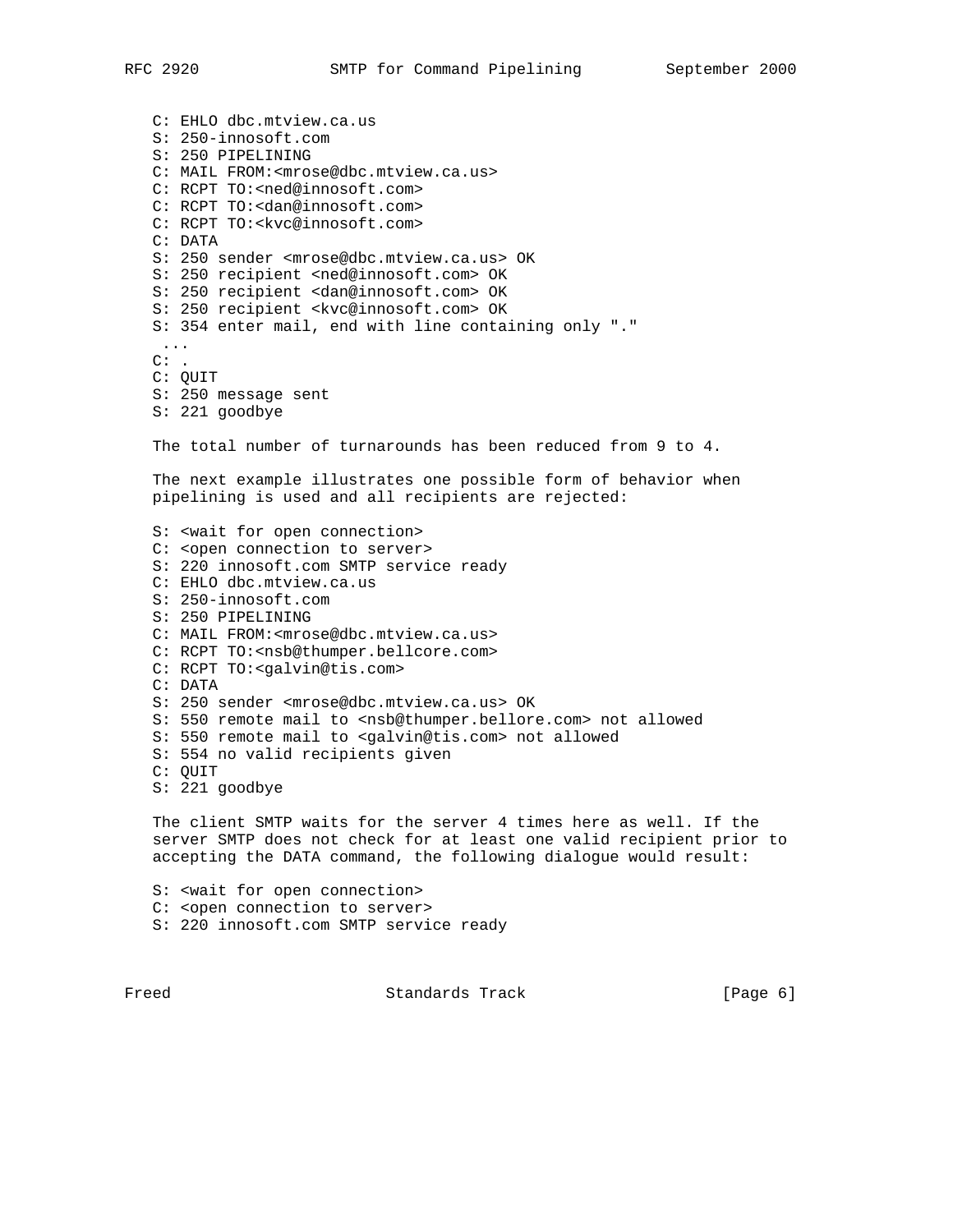C: EHLO dbc.mtview.ca.us S: 250-innosoft.com S: 250 PIPELINING C: MAIL FROM:<mrose@dbc.mtview.ca.us> C: RCPT TO:<nsb@thumper.bellcore.com> C: RCPT TO:<galvin@tis.com> C: DATA S: 250 sender <mrose@dbc.mtview.ca.us> OK S: 550 remote mail to <nsb@thumper.bellore.com> not allowed S: 550 remote mail to <galvin@tis.com> not allowed S: 354 enter mail, end with line containing only "."  $C:$ . C: QUIT S: 554 no valid recipients S: 221 goodbye

5. Security Considerations

 This RFC does not discuss security issues and is not believed to raise any security issues not endemic in electronic mail and present in fully conforming implementations of [RFC-821].

6. Acknowledgements

 This document is based on the SMTP service extension model presented in RFC 1425. Marshall Rose's description of SMTP command pipelining in his book "The Internet Message" also served as a source of inspiration for this extension.

- 7. References
	- [RFC-821] Postel, J., "Simple Mail Transfer Protocol", STD 10, RFC 821, August 1982.
	- [RFC-1123] Braden, R., "Requirements for Internet Hosts -- Application and Support", STD 3, RFC 1123, October, 1989.
	- [RFC-1854] Freed, N., "SMTP Service Extension for Command Pipelining", RFC 1854, October 1995.
	- [RFC-1869] Klensin, J., Freed, N., Rose, M., Stefferud, E. and D. Crocker, "SMTP Service Extensions", STD 10, RFC 1869, November 1995.
	- [RFC-2197] Freed, N., "SMTP Service Extension for Command Pipelining", RFC 2197, September 1997.

Freed Standards Track [Page 7]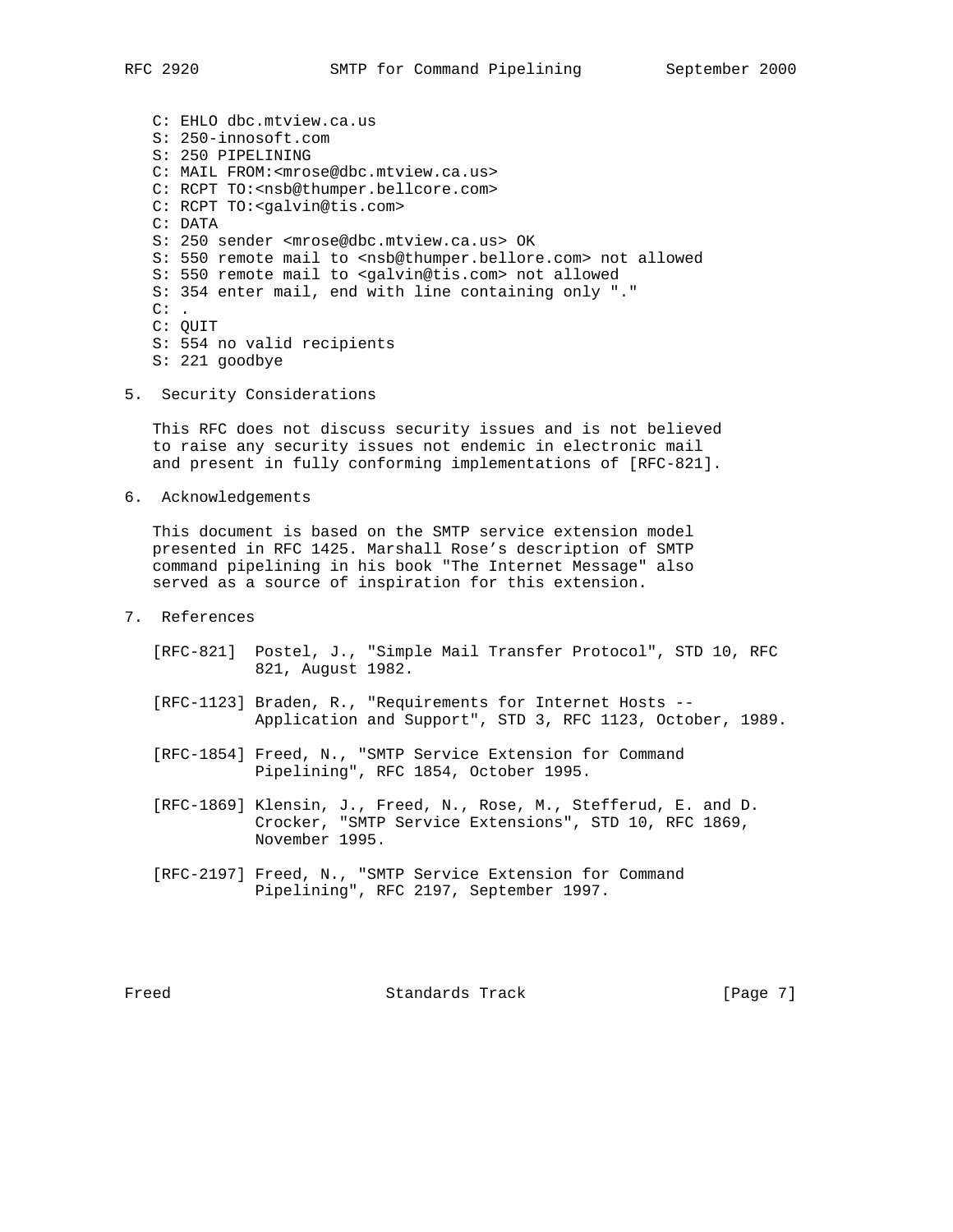8. Author's Address

 Ned Freed Innosoft International, Inc. 1050 Lakes Drive West Covina, CA 91790 USA

 Phone: +1 626 919 3600 Fax: +1 626 919 361 EMail: ned.freed@innosoft.com

 This document is a product of work done by the Internet Engineering Task Force Working Group on Messaging Extensions, Alan Cargille, chair.

Freed Standards Track [Page 8]